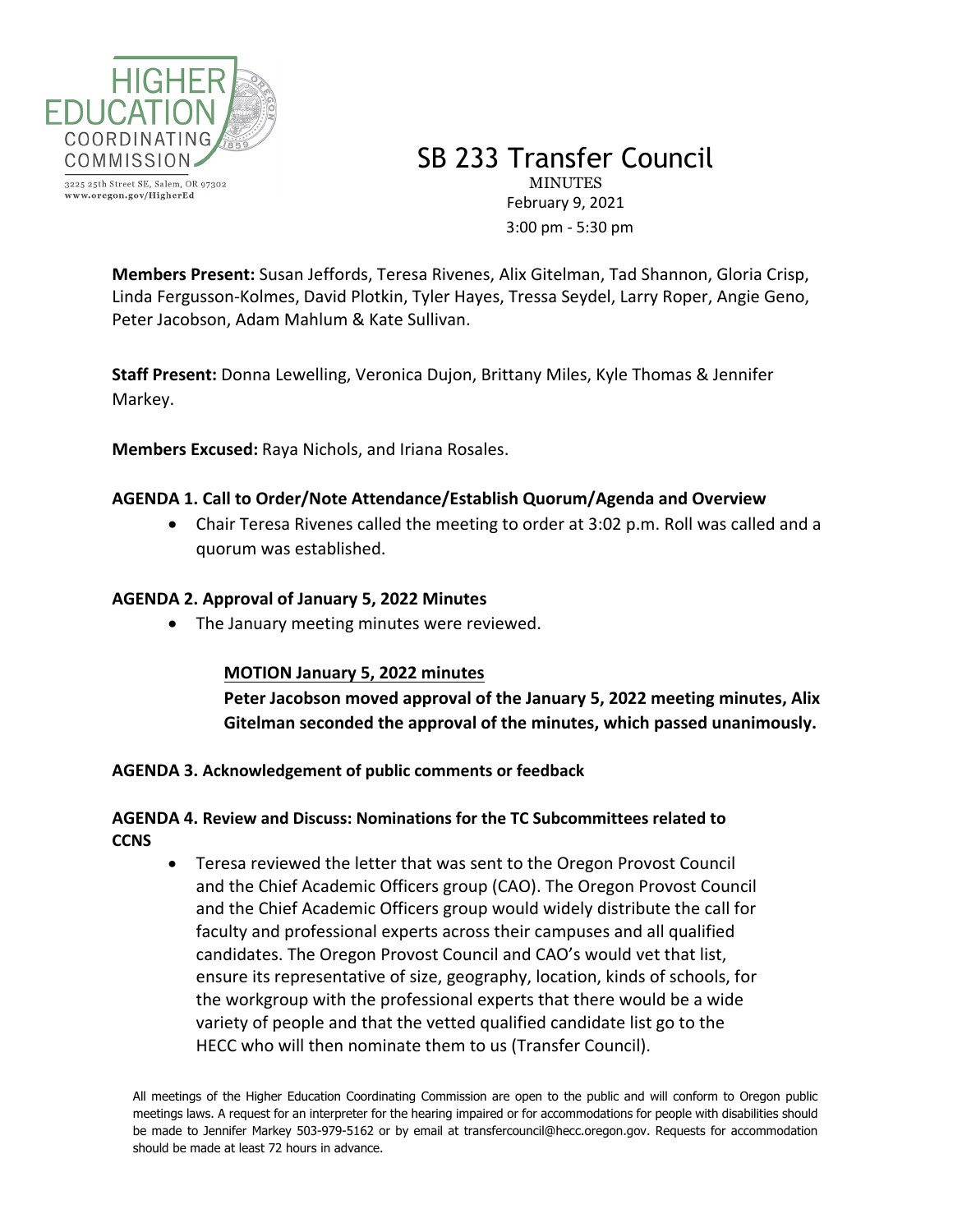- Susan Jeffords said the Operations group is missing, Teresa explained each University put forth as the registrar on that group. The OPU list is only 7 people, the 8<sup>th</sup> role will be a registrar or a specialized person who works in Transfer. We have not identified the specific names as of today to fill the 8<sup>th</sup> position on the committees.
- There was discussion around the process of receiving the names, and the subcommittee process next time. The transfer council would like additional time to review nominations/appointments, and include bios for the nominations as a practice going forward. The conversation was around the process for voting on the slates was followed, the issue is we didn't receive the list timely and not enough information (bios) to vote.

# **MOTION on TC Nominations-**

**Alix Gitelman moved approval of the TC nominations as listed. Tyler Hayes seconded the approval; the majority approved the motion. Peter Jacobson, Tad Shannon, and Angie Geno abstained from voting.** 

## **AGENDA 5. Staffing Updates**

• Donna gave a staffing update, Kia Sorensen has taken another role in HECC, Brittany will be filling in on the MTM's going forward, Brooklyn Cruz who works on the MTM subgroups, her last day will be Feb 18th, Jennifer will be filling in the gaps until we hire for Brooklyn's position.

## **AGENDA 6. Work Plan Review**

• Donna reviewed the work plan documents and where to locate on the Transfer Council website.

## **AGENDA 7. MTM Status Update**

- Veronica reviewed the MTM status, and where we were at in the process.
- Tyler offered to send Jennifer a document outlining CC registrar issues with the MTM.
- It was recommended that the transfer council receive monthly updates from the sub committees, there was discussion around communication between the groups, and how it will work. HECC staff will facilitate the administrative duties for the sub committees.
- Minority reports flowing through TC or HECC- Brittany talked about the info.

## **AGENDA 8. Time for Public Comment**

• Louis De Sitter was called on for comment, he raised concerns about faculty awareness and engagement at some campuses – the Co-Chairs then shared with him the process that was followed, per the Council's direction. In closing, the Council thanked him for his comments.